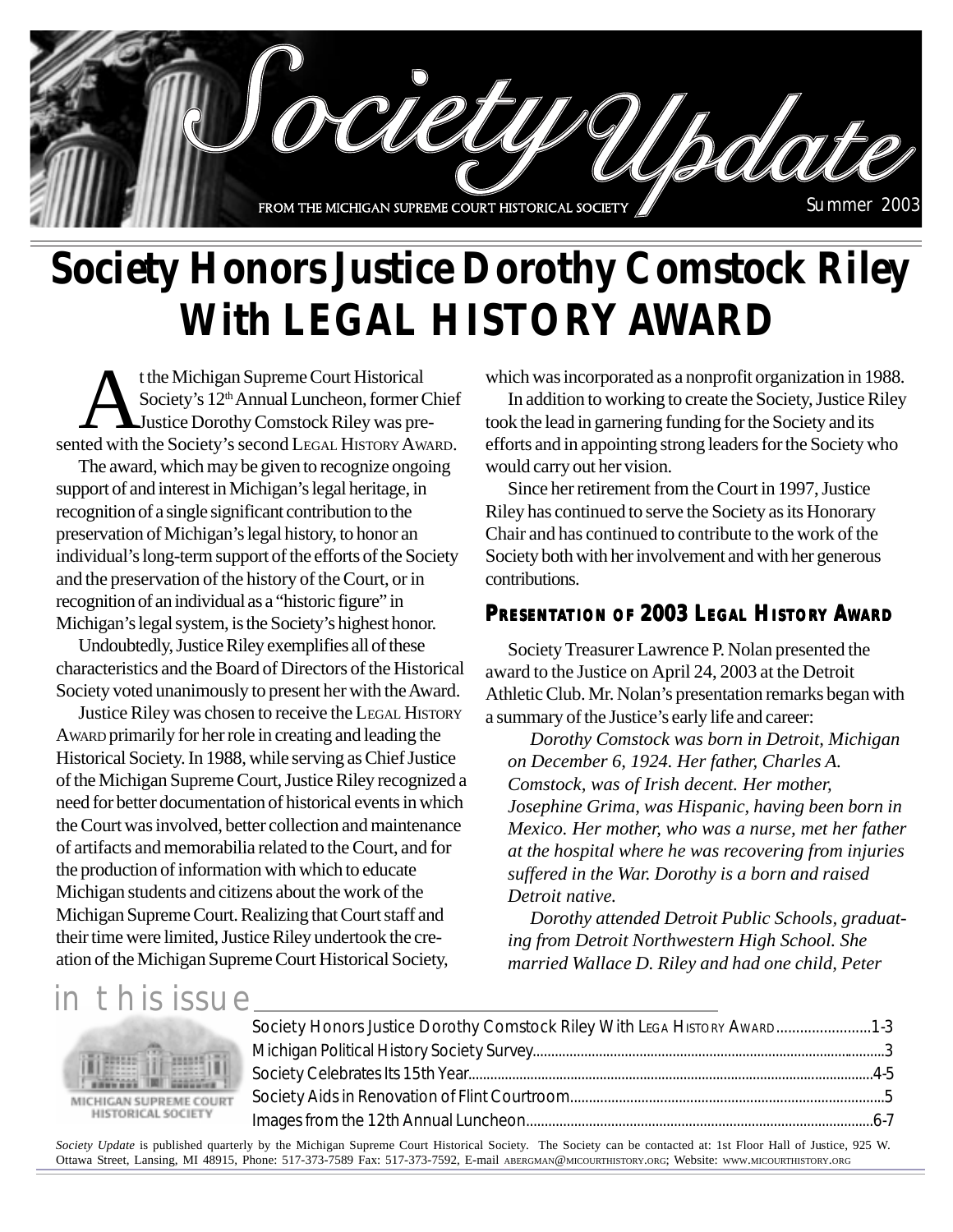#### michigan supreme court historical society

*Comstock Riley. She was graduated from Wayne State University with a Bachelor of Arts in 1946 and from Wayne State University Law School with an LLB in 1949. She was admitted to practice before the State Bar of Michigan in 1950. The rest, as they say, is history.*

Mr. Nolan continued his presentation by focusing on



*Society Treasurer Lawrence P. Nolan presents the LEGAL HISTORY AWARD.*

the high esteem in which Justice Riley is held by her peers.

"On October 7, 1997, at the presentation of the portrait of Justice Riley, Governor John Engler stated: *Certainly there is no group of individuals who hold Justice Riley in higher regard than her colleagues on the Court… They knew that no one worked harder, no one was more thoughtful, no one was more incisive, and no one had a better understanding of and respect for our Constitution.*

"Justice Charles Levin, when asked to speak on that same date stated:

*There can be no doubt regarding Dorothy's abiding respect for and love of the Supreme Court as an institution. Dorothy's mark will be long lasting through her outstanding, meticulous opinions and strong administrative contributions and leadership. She brought the Court's relationship with the Legislature to a new and higher level of understanding and cooperative effort.*

*Dorothy wrote clearly and forcefully. She was an exemplary jurist. Her vision for the judiciary, explored through the twentieth century commission and now being implemented, takes Michigan's One Court of Justice a number of steps forward in the administration of justice.* "Justice Levin continued by saying:

*Dorothy has been recognized as a trailblazer for women in the legal profession. Her intellect and her quiet strength and determination helped her pry open doors that she then held open for others to pass through.*

"Justice Thomas Brennan, in paying tribute to Justice Riley stated:

*The chronicle of Justice Riley's professional activities, associations, and awards is far too voluminous to recite this morning. It is enough to observe that she has labored mightily in the vineyards of the law, and has earned the universal respect and admiration of her professional peers.* "Justice Cliff Taylor praised Dorothy's most difficult hour, stating in part:

*It is, of course, a great sadness to all of us that Justice Dorothy Comstock Riley has had health difficulties which necessitated her resignation. As I have mentioned on other occasions, I believe her to be one of the great justices of this century. She has written with cogency, has manifested intellectual integrity, and has displayed steely courage in upholding the law in the face of intense pressure from those who would ask the Court to depart from its proper role. We all owe her a great debt.* "Justice Patricia Boyle, in a most fitting metaphor, described Dorothy in a speech to the Women Lawyers Association of Michigan in the following words:

*She is like bone china, elegant and delicate in appearance, but strong and enduring in composition. I know Dorothy as a comrade in arms with the courage to confront every challenge. Indeed, it was her sense that in the future she might not measure up to her own standards of responsibility to the Court that led her to make the bravest decision of all.*

Mr. Nolan continued by quoting the Justice herself: "Dorothy may have stated it best upon acceptance of her portrait being hung in the Michigan Supreme Court chambers when she stated in part:

*As many of you here this morning are aware, I have been struggling with the effects of Parkinson's Disease for a year and a half. Parkinson's has severely impacted my ability to walk and to talk and has seriously affected my handwriting, and in recent months has begun to affect my eyesight. But Parkinson's has not affected my mind or my heart, my ability to think or to feel subconsciously and deeply.*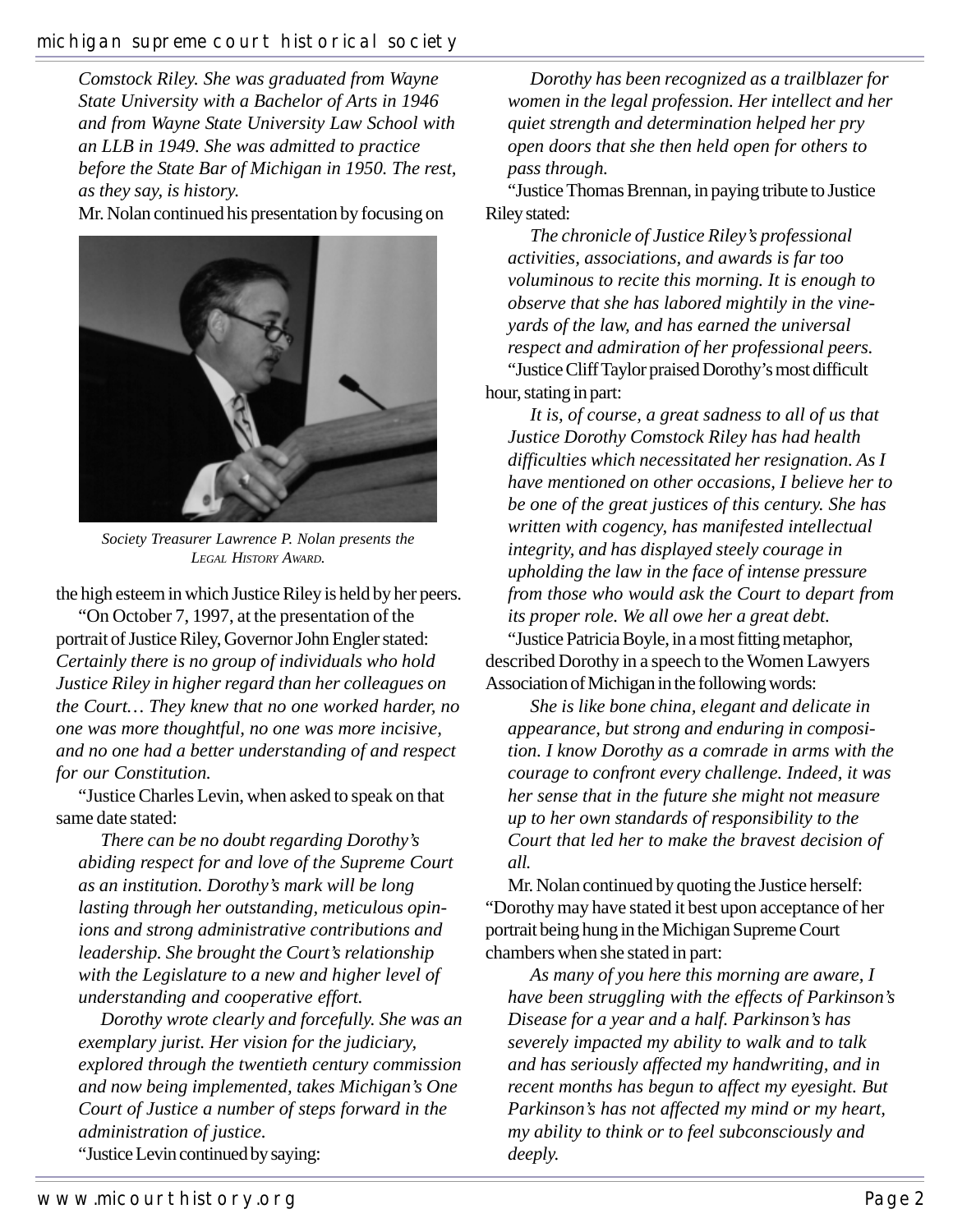

*Justice Riley is presented with framed images of the Hall of Justice.*

"And so you can see and understand why I have enjoyed every minute that I have had the opportunity to share with Dorothy. I cannot think of anyone more deserving of this award nor can I think of anyone being given this award in the futue that could ever be more deserving.

"Chief Justice Conrad Mallett may have summed it up best when he said:

*This is an extraordinary woman. We are grateful for her participation in the life of this Court.* "Thank you Dorothy, for blessing all of our lives." Justice Riley was then presented with a frame containing photographs of the Hall of Justice, including an outside view, a view of the  $1<sup>st</sup>$  and  $6<sup>th</sup>$  floor lobbies, and a photograph of the Michigan Supreme Court chambers.

Justice Riley offered brief remarks accepting the award and thanking the board members for the honor.



*Justice Riley thanks the Society for the LEGAL HISTORY AWARD.*

*To read the full text of the speech given by Mr. Nolan, go to www.micourhistory.org and click on the Recent News link "Society Honors Justice Riley With LEGAL HISTORY AWARD".*

### **Michigan Political History Society Picks "Greats" of Past Half-Century**

In a recent survey of its membership, the Michigan Political History Society sought to determine "the 'predominant' actors who have strutted and fretted on the stage of Michigan politics during the past half-century." Here are some of the results, which were published in *Inside Michigan Politics*:

| Category:                                              | <b>Winner:</b>                | <b>Runner-Up:</b>     |
|--------------------------------------------------------|-------------------------------|-----------------------|
| Governor                                               | John Engler                   | George Romney         |
| <b>Democratic State Senator</b>                        | <b>Bill Faust</b>             | <b>Basil Brown</b>    |
| Democratic State Representative                        | <b>Bill Ryan</b>              | Gary Owen             |
| <b>Republican State Senator</b>                        | Joe Schwarz                   | Emil Lockwood         |
| Republican State Representative                        | Paul Hillegonds               | <b>Bob Waldron</b>    |
| Other Elected Statewide Official                       | <b>Frank Kelley</b>           | <b>Richard Austin</b> |
| Federal Official                                       | <b>Gerald Ford</b>            | Robert McNamara       |
| <b>African-American Political Leader Dennis Archer</b> |                               | Morris Hood           |
| <b>Female Public Official</b>                          | Debbie Stabenow               | <b>Mary Coleman</b>   |
| Political Lawyer                                       | <b>Tom Downs</b>              | Richard McClellan     |
| <b>Jurist</b>                                          | <b>Dorothy Comstock Riley</b> | T. John Lesinski      |
| <b>Association Leader</b>                              | <b>Jim Barrett</b>            | Mike Franck           |
| Political Journalist                                   | <b>Bill Ballenger</b>         | <b>Tim Skubick</b>    |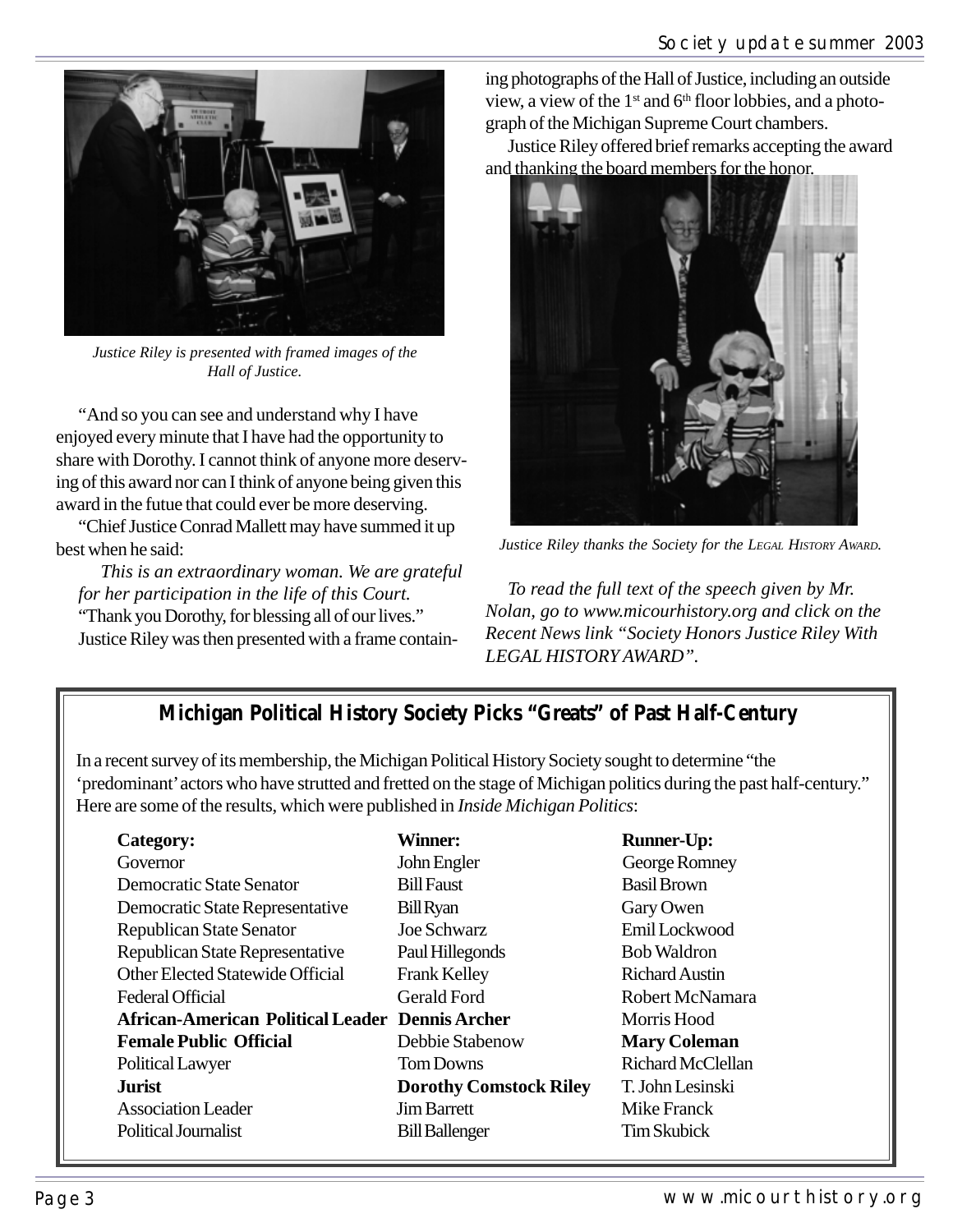# **The Society Celebrates Its 15th Year**

This year's Annual Luncheon marked the  $15<sup>th</sup>$ <br>year of existence for the Michigan Supreme<br>Court Historical Society. The luncheon progri<br>ich began at  $12.45$  featured two award presentation year of existence for the Michigan Supreme Court Historical Society. The luncheon program, which began at 12:45, featured two award presentations and remarks by two Michigan Supreme Court justices.

The program began with Society President Wallace D. Riley welcoming the luncheon attendees and thanking them for their on-going support of the Society and its activities. He then reported on the Society's recent events, including the May 8, 2002 close of the Michigan Supreme Court Chambers in the G. Mennen Williams Building, the dedication of the Hall of Justice and the fundraising reception for the Learning Center in October 2002, and the dedication of the official Court portait of James H.Brickley in Jnauary.

Mr. Riley then thanked the members of the Board of Directors of the Historical Society and called on them to rise and be recognized. He announced that directors Eugene Driker and Justice John W. Fitzgerald had resigned from the Board and that Leonard D. Givens and Judge Avern L. Cohn had been elected to fill the vacancies.

Mr. Riley then introduced Justice Stephen J. Markman who addressed the audience on behalf of Chief Justice



*Justice Markman speaks on behalf of the Michigan Supreme Court.*

Maura D. Corrigan. Justice Markman remarked:

*Chief Justice Corrigan, who has family commitments outside of Michigan this week, has asked me to share a few thoughts with you. In particular, she wanted to extend her, and the entire Court's, appreciation to Wally Riley and to all of those here who have been involved in the work of the Supreme Court Historical Society. The Society remains the indespensible institution in recording and preserving the history and traditions of Michigan's judicial*

#### *branch.*

Justice Markman continued his address by summarizing the work of the Court over the past year. He concluded by introducing those of his colleagues who were in attendance: Justice Marilyn J. Kelly, Justice Clifford W. Taylor, and Justice Elizabeth A. Weaver. To read the full text of Justice Markman's remarks, go to *www.micourthistory.org* and click on Recent News.

The program continued with the presentation of the American Judicature Society's Herbert Harley Award to Society President Wallace D. Riley. The award, which was presented by Judge Avern L. Cohn, is named after the founder of the American Judicature Society and is one of the organization's premier awards. It is generally awarded annually and is given to persons who have made an outstanding contribution to the improvement of justice in the state in which they work and live.

Judge Cohn reminded the audience of the award's past recipients, which have included Henry L. Woofenden, Jason L. Honigman, William G. Milliken, Thomas Giles Kavanagh, John S. Clark, Leo A. Farhat, and Michael Franck. "Last year," he added, "the award went to George Googasian."

In presenting the award, Judge Cohn detailed Mr. Riley's accomplishments and contributions:

*Wally, as we all know, is a past-president of the State Bar of Michigan and the American Bar Association. He currently serves as president of the Michigan Supreme Court Historical Society…. Wally has been the driving force in memorializing the history of the justice system in our State. Wally has served as president of the Society since 1988. We all know of the significant accomplishments of the*



*Wallace D. Riley accepts the Herbert Harley Award.*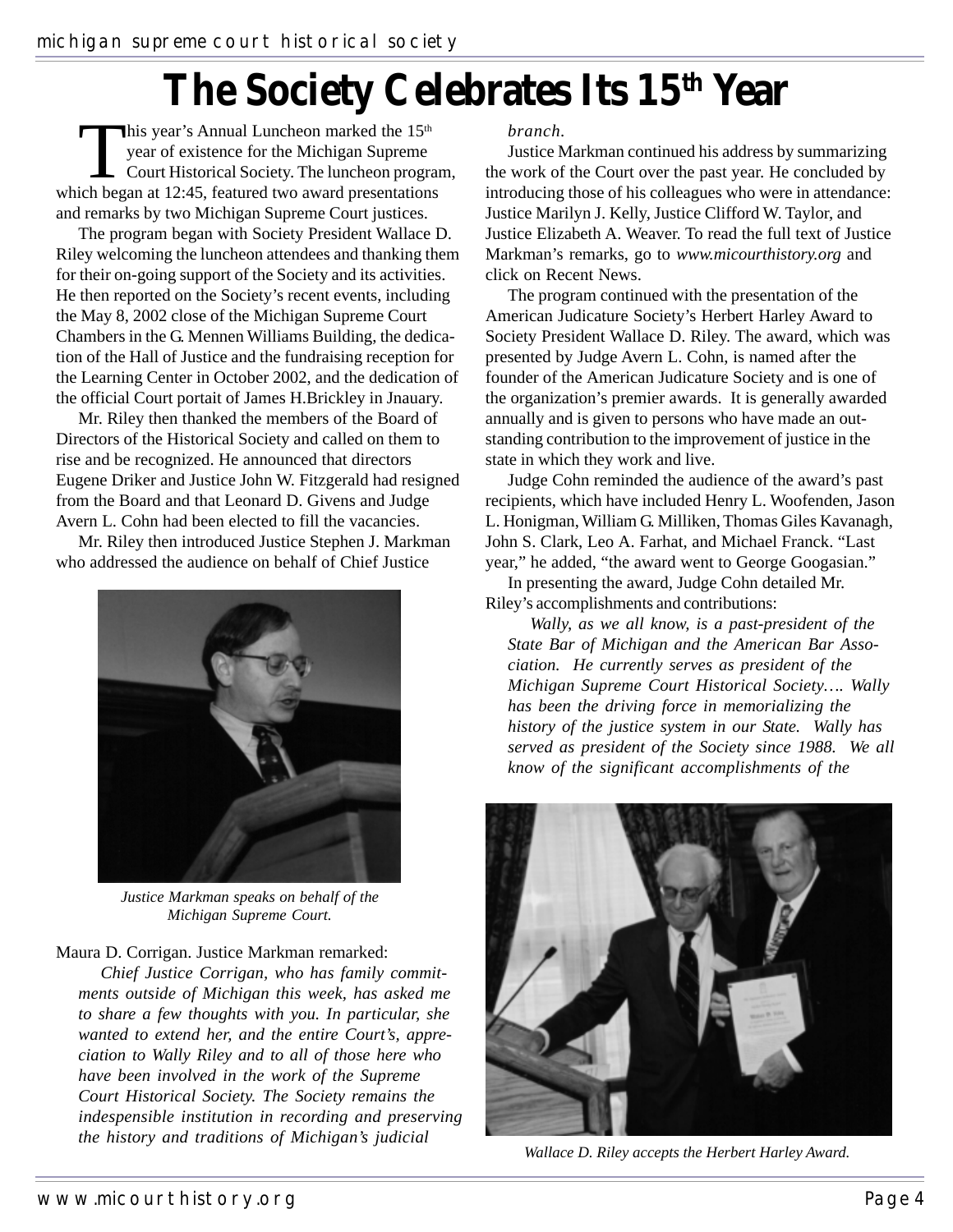*Society these last 15 years and there is no need for me to relate them.*

*Wally is dedicated to our profession. He has a deep appreciation of Michigan's legal history. He exemplifies all that is good in being a lawyer. He is a role model not only for younger lawyers, but for all lawyers.*

*Wally is persistent but diplomatic. Wally is intelligent but not arrogant. Wally loves our system of justice and constantly seeks ways to improve it.*

To read the text of the award, go to

**www.micourthistory.org** and click on the Recent News Announcement "Wallace D. Riley Honored by the American Judicature Society."

After accepting his award, Mr. Riley then introduced Society Treasurer Lawrence P. Nolan, who presented the LEGAL HISTORY AWARD to Justice Dorothy Comstock Riley (see cover story).

The Luncheon program was concluded by Justice Marilyn J. Kelly, who presented a PowerPoint tour of the Hall of Justice. Justice Kelly concluded her presentation with these words:

*So, there it is, a magnificent new building that makes us proud to be part of the legal system in Michigan, that symbolizes our dedication toTruth and Justice.*

*As I see it, the challenge for the Supreme Court, now, is to ensure that truth and justice are brought*

*into the Hall of Justice every day it is in existence. That includes not only the content of the Court's decisions on the cases that come before it, but the content of its administrative decisions.*

*As Sir Winston Churchill one said, "We shape our buildings, and forever after, they shape our feelings and thoughts."*

*For the full text of Justice Kelly's presentation, go to www.micourthistory.org and click on Resources and then Speeches & Vignettes.*



*Justice Kelly presents a PowerPoint tour of the Hall of Justice.*

## **Society Aides in Renovation of Flint Courtroom**

The Genessee County Courthouse Square Project in Flint, Michigan, began in earnest in 1998. The building project included the construction of a 60,000 square foot addition to the existing neoclassical courthouse and extensive historic renovation of the 1926 structure. The overall plan provides for the divisions of the circuit and probate courts and their immediate support staff and services to be located in one building. The courtroom displayed in the photograph on the left was the original probate courtroom. The American eagle over the bench was an original appointment to the space. Over the course of the decades, additional features were added to the wall behind • the bench. These included individual pictures of the Big Four justices of the Michigan Supreme Court, President Thomas  $\overline{\bullet}$ 



Jefferson and U.S. Supreme Court Justice John Marshall. These enlarged photographs were grainy and of poor quality. The beauty of the

courtroom was further compromised by the installation of suspended ceilings and fluorescent lighting in the late 1960s. As part of the Courthouse Square Project, the eagle was gold leafed. Due to the poor condition of the enlarged photographs behind the bench, it was decided that they would not be returned. Two artistic expressions of Lady Justice, by artist Stefan Davidek, were added. The Michigan Supreme Court Historical Society provided digital images of the official court portraits of the Big Four justices. These were enlarged and framed. The ceilings were returned to original heights. Capital Lighting of Grand Haven, Michigan, created replicas of the early electric lighting fixtures. The original decorative painting finishes, including the

application of gold leaf panels, were also restored. The dignified majesty of these historical courtrooms has returned.



 $\bullet$  $\bullet$  $\bullet$  $\begin{array}{c} \bullet \\ \bullet \\ \bullet \end{array}$  $\bullet$  $\bullet$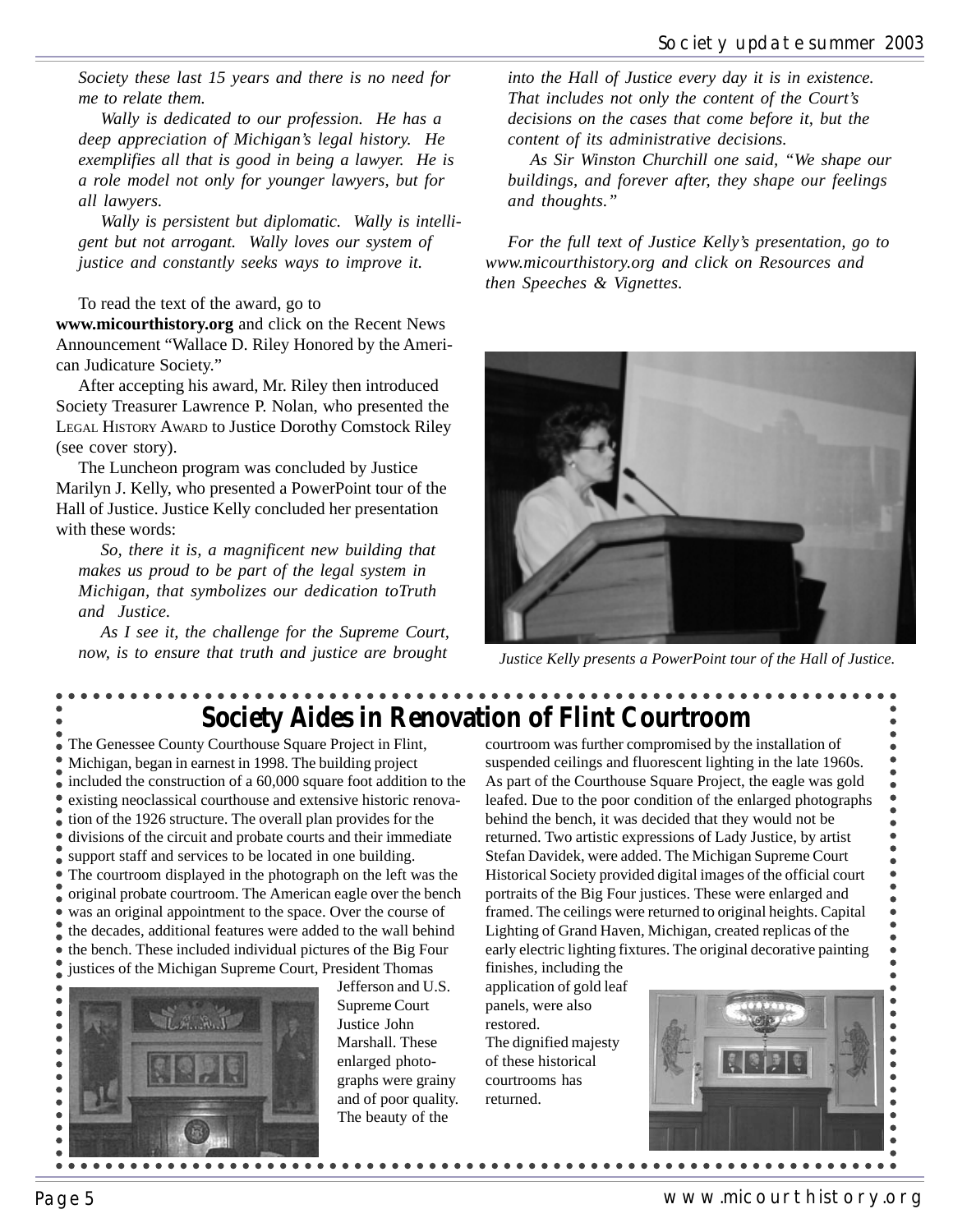# **Images from the 12th Annual Membership Luncheon**











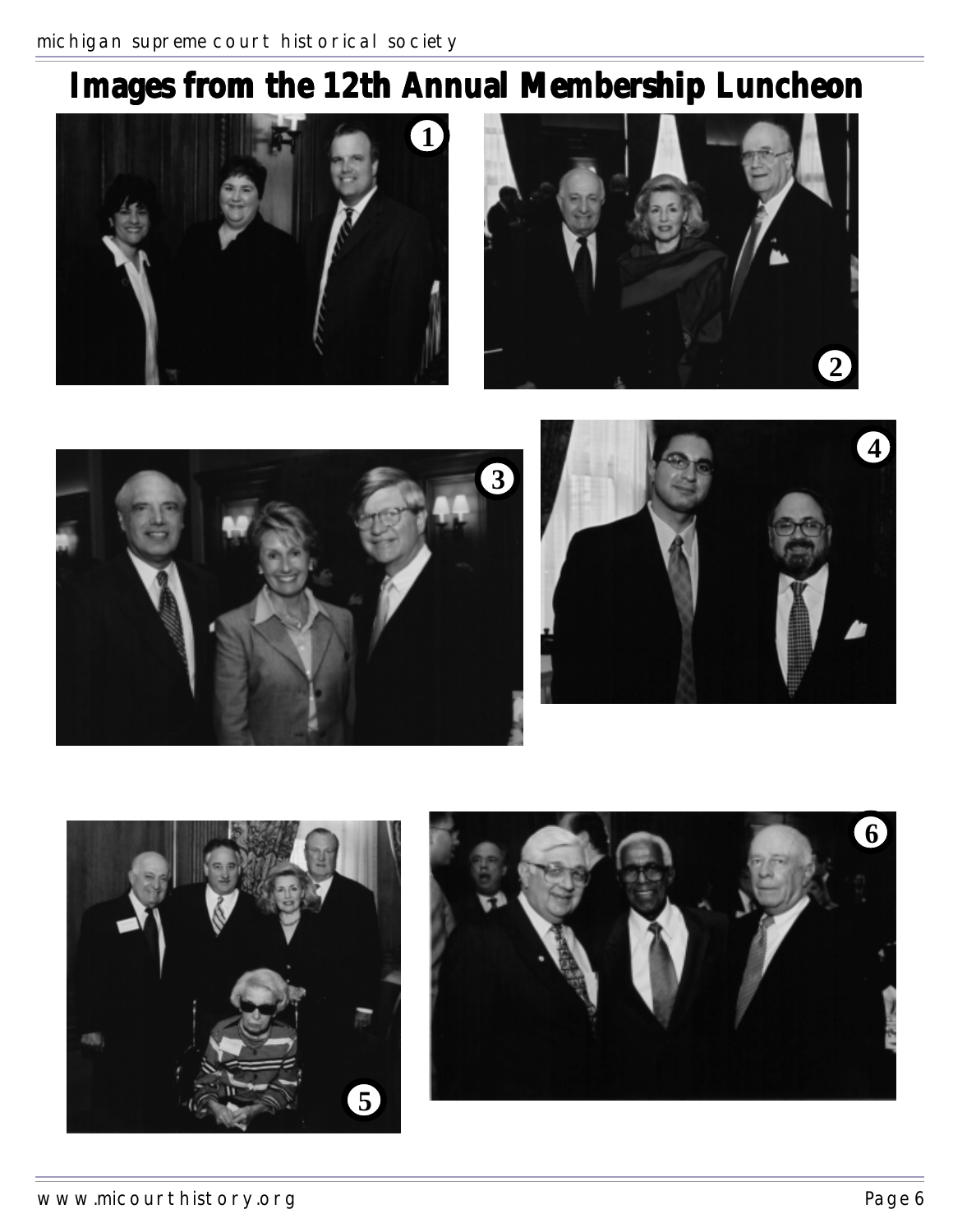## Thursday, April 24, 2003 – Detroit Athletic Club











**Pictured:** (1) Nancy Diehl, Kimberly M. Cahill, and Jeffrey Rogg (2) Hon. Joseph M. Impastato, Marian Impastato, and Society Secretary Charles R. Rutherford (3 )Hon. William J. Giovan, Society boardmember Hon. Wendy L. Potts, and Justice Clifford W. Taylor (4) Norton A. Gappy and John P. Jacobs (5) Hon. Joseph M. Impastato, Society Treasurer Lawrence P. Nolan, Marian Impastato, Society President Wallace D. Riley, and former Chief Justice Dorothy Comstock RIley (6) Society boardmember Eugene Mossner, Myzell Sowell, and Joseph Hardig (7) Freeman Farrow and Todd Holleman (8)Evanne Dietz, Thomas Rombach, and Linda Rexer (9) Thomas Ryan, David Potts, and Frederick Harris (10) Society boardmember Hon. Denise Langford Morris and Eunice Jeffries (11) Former Justice Patricia J. Boyle, Justice Marilyn J. Kelly, Justice Elizabeth A. Weaver, and former Chief Justice Dorothy Comstock Riley